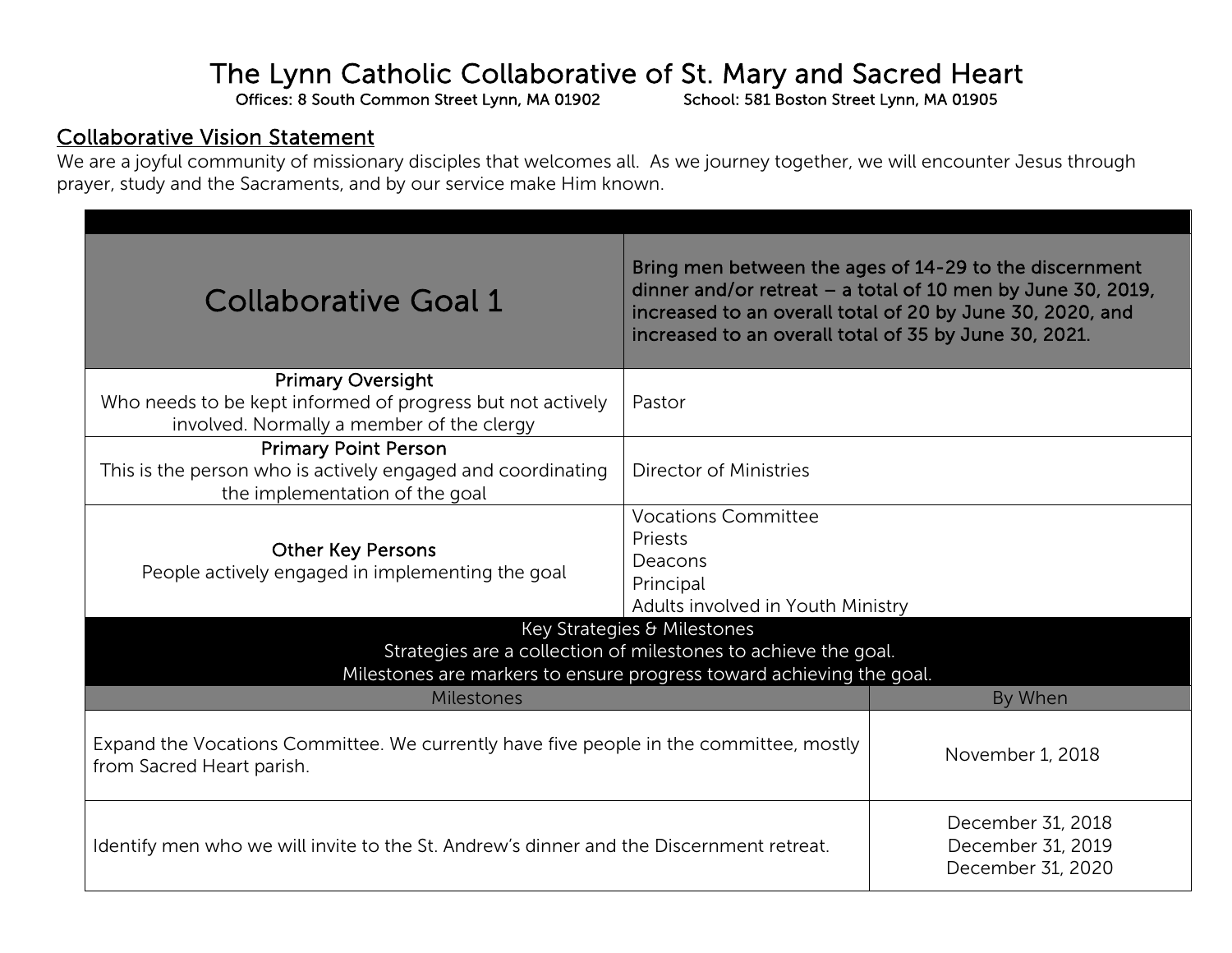## Milestones & Tasks

Tasks are specific things needed to reach a milestone.

Milestone 1: Expand the Vocations Committee. We currently have five people in the committee, mostly from Sacred Heart parish.

| <b>Task</b>                                                                                          | By Whom?                                                                 | Hours<br>Needed        | Time<br>Frame                             | Financial<br>Resources<br>Needed | <b>Notes</b>                                                                                                                              |
|------------------------------------------------------------------------------------------------------|--------------------------------------------------------------------------|------------------------|-------------------------------------------|----------------------------------|-------------------------------------------------------------------------------------------------------------------------------------------|
| Determine appropriate size<br>structure of the committee                                             | Vocations<br>Committee                                                   | $\overline{c}$         | July 1,<br>$2018 -$<br>July 31,<br>2018   | None                             |                                                                                                                                           |
| Determine the qualities and<br>criteria of a committee member                                        | Vocations<br>Committee                                                   | $\overline{c}$         | Aug. 1,<br>$2018 -$<br>Aug. 31,<br>2018   | None                             |                                                                                                                                           |
| Determine specific individuals for<br>the committee.                                                 | Vocations<br>Committee<br>Pastoral Staff<br>Principal                    | $3 - 4$                | Sept. 1,<br>$2018 -$<br>Sept. 30,<br>2018 | None                             |                                                                                                                                           |
| Ask the people to be on the<br><b>Vocations Committee</b>                                            | Pastor or<br>Vocations<br>Committee                                      | $3 - 4$                | Oct. 1,<br>$2018 -$<br>Oct. 31,<br>2018   | None                             |                                                                                                                                           |
| Milestone 2: Identify men who we will invite to the St. Andrew's dinner and the Discernment retreat. |                                                                          |                        |                                           |                                  |                                                                                                                                           |
| <b>Task</b>                                                                                          | By Whom?                                                                 | <b>Hours</b><br>Needed | Time<br>Frame                             | Financial<br>Resources<br>Needed | <b>Notes</b>                                                                                                                              |
| <b>Confirmation Program</b>                                                                          | Director of<br>Confirmation<br>Priests<br>Seminarians                    | Class<br>Time          | Oct. $1 -$<br>May 31                      | None                             |                                                                                                                                           |
| Summer Activities/Camp                                                                               | Youth<br>Ministry<br>Priests<br>Seminarians<br>Director of<br>Ministries | 4 Weeks                | Feb. $1 -$<br>Aug. 31                     | \$1500                           | Three weeks for planning and one<br>week for camp/activities.<br>Creating new activities designed for<br>males 14-29 focused on vocations |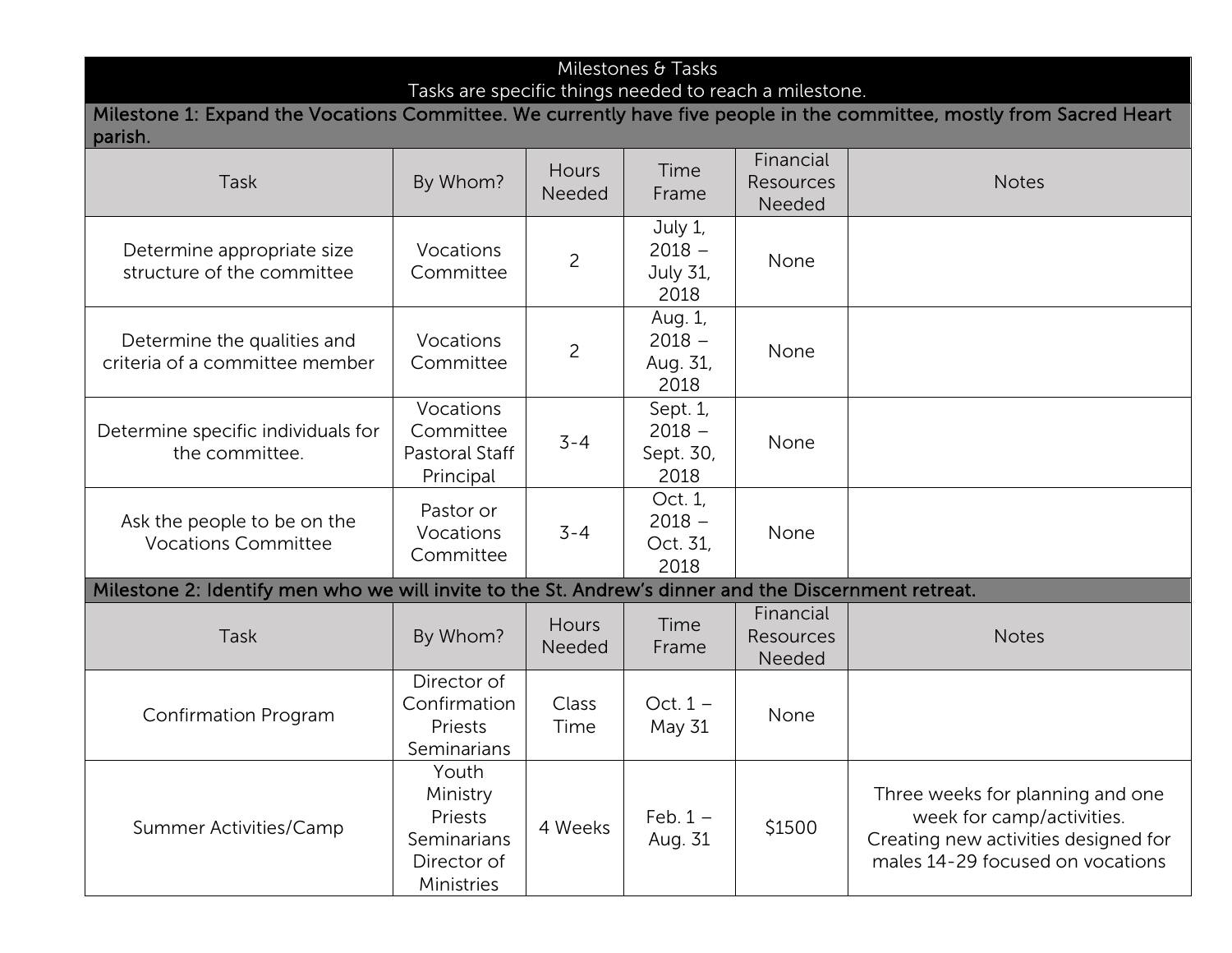| Meetings at local High Schools<br>and College, local community<br>events | Youth<br>Ministry<br>Priests<br>Principals/<br>Directors of<br><b>Schools</b><br>Guidance<br>Counselors<br>Seminarian | Planning<br>30 hours<br>Events<br>TBD. | During<br>each<br>school<br>year | \$1500 | Plan events around when college kids<br>are home from college<br>Would be good to have seminarians<br>that went to that school<br>Work to join existing school events<br>\$500 per year for supplies $-$ ie.<br>giveaways |
|--------------------------------------------------------------------------|-----------------------------------------------------------------------------------------------------------------------|----------------------------------------|----------------------------------|--------|---------------------------------------------------------------------------------------------------------------------------------------------------------------------------------------------------------------------------|
| Bring seminarians to Masses to<br>talk about their Vocations Stories     | Director of<br><b>Ministries</b><br>Vocations<br>Committee                                                            | 9 hours                                | Spring,<br>Summer,<br>Fall       | None   | Should happen several times a year to<br>be more visible and important<br>Three events during the year $-$ spring,<br>summer and fall                                                                                     |
| Resource on Website                                                      | <b>Vocations</b><br>Committee<br>Collaborative<br>Admin                                                               | Ongoing                                | Ongoing                          | None   | Link on the homepage of the website<br>with info about vocations                                                                                                                                                          |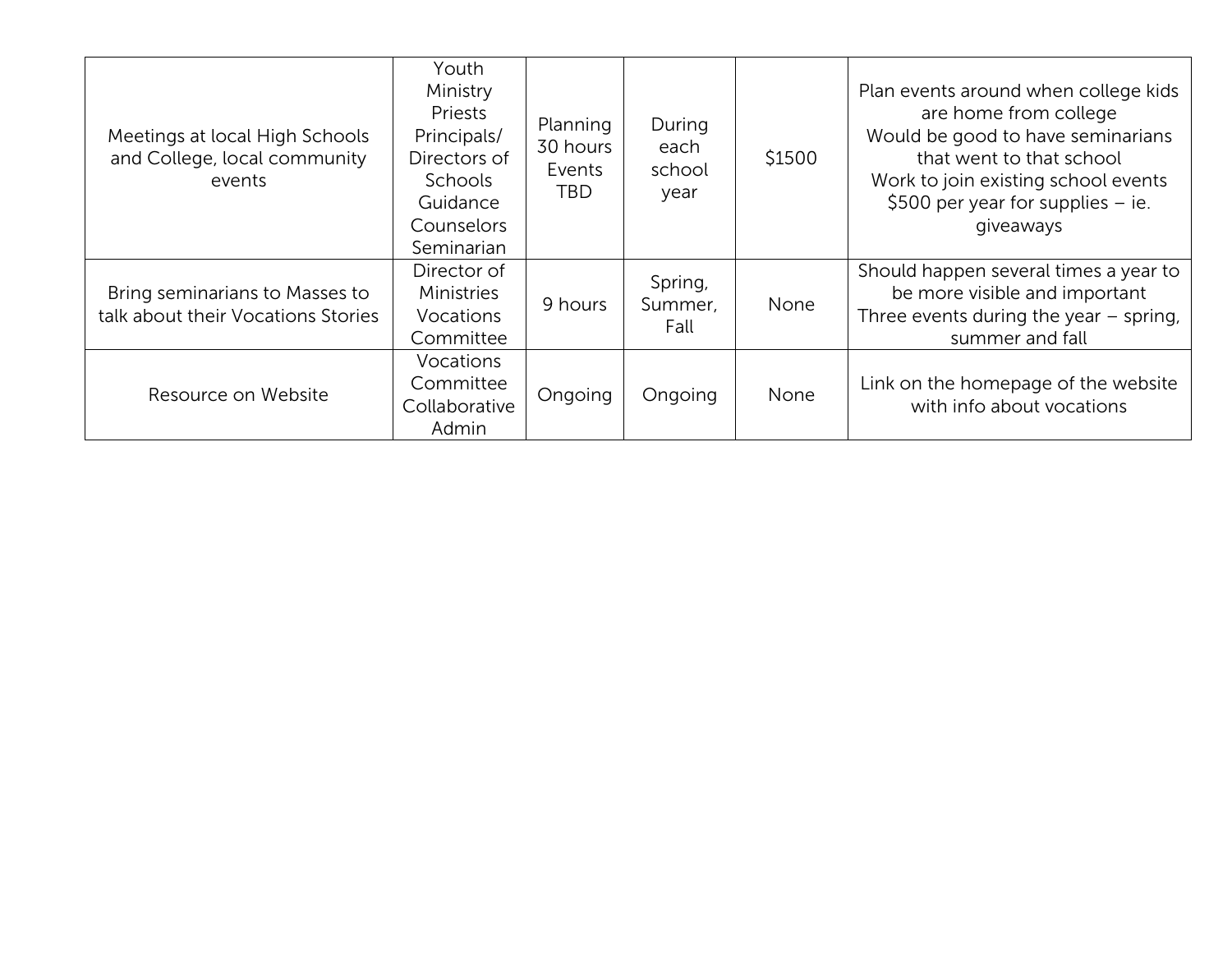| <b>Collaborative Goal 2</b>                                                                                                                                                                       | Establish a comprehensive collaborative youth ministry that<br>provides a community of faith for middle and high school<br>aged young people, who gather and participate regularly in<br>the life of our parish communities by 2021. |         |  |
|---------------------------------------------------------------------------------------------------------------------------------------------------------------------------------------------------|--------------------------------------------------------------------------------------------------------------------------------------------------------------------------------------------------------------------------------------|---------|--|
| <b>Primary Oversight</b><br>Who needs to be kept informed of progress but not actively<br>involved. Normally a member of the clergy                                                               | Pastor                                                                                                                                                                                                                               |         |  |
| <b>Primary Point Person</b><br>This is the person who is actively engaged and coordinating<br>the implementation of the goal                                                                      | <b>Youth Minister</b>                                                                                                                                                                                                                |         |  |
| <b>Director of Ministries</b><br><b>Other Key Persons</b><br>Parents of Middle and High School Youth<br>People actively engaged in implementing the goal<br>Principal<br>Director of Confirmation |                                                                                                                                                                                                                                      |         |  |
| Key Strategies & Milestones<br>Strategies are a collection of milestones to achieve the goal.<br>Milestones are markers to ensure progress toward achieving the goal.                             |                                                                                                                                                                                                                                      |         |  |
| Milestones                                                                                                                                                                                        |                                                                                                                                                                                                                                      | By When |  |
| Coordinate with parents to determine the needs and desires of families<br>with middle and high school youth.                                                                                      | June 30, 2019                                                                                                                                                                                                                        |         |  |
| Hire a youth minister.                                                                                                                                                                            | October 1, 2019                                                                                                                                                                                                                      |         |  |
| Increase the number of engaged families to 20 families<br>with middle and high school youth.                                                                                                      | June 30, 2020                                                                                                                                                                                                                        |         |  |
| Increase the number of engaged families to 30 families<br>with middle and high school youth.                                                                                                      | June 30, 2021                                                                                                                                                                                                                        |         |  |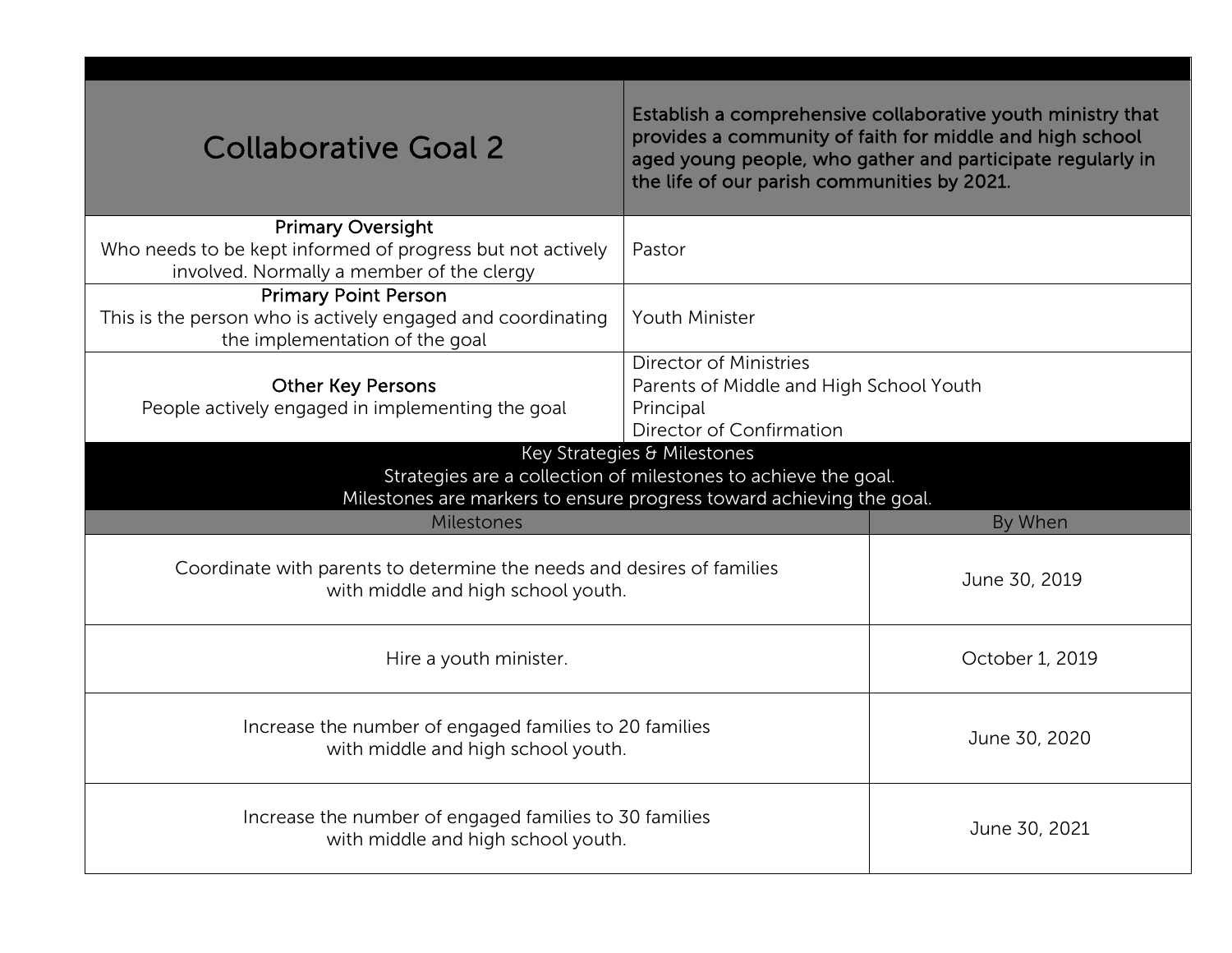| Milestones & Tasks                                                                                                                                                               |                                                              |                        |                                          |                                  |                                                                                                                                                                                                                         |  |  |  |
|----------------------------------------------------------------------------------------------------------------------------------------------------------------------------------|--------------------------------------------------------------|------------------------|------------------------------------------|----------------------------------|-------------------------------------------------------------------------------------------------------------------------------------------------------------------------------------------------------------------------|--|--|--|
| Tasks are specific things needed to reach a milestone.<br>Milestone 1: Coordinate with parents to determine the needs and desires of families with middle and high school youth. |                                                              |                        |                                          |                                  |                                                                                                                                                                                                                         |  |  |  |
| Task                                                                                                                                                                             | By Whom?                                                     | Hours<br>Needed        | <b>Time Frame</b>                        | Financial<br>Resources<br>Needed | <b>Notes</b>                                                                                                                                                                                                            |  |  |  |
| Identify parents with middle and<br>high school youth.                                                                                                                           | Director of<br>Ministries<br>Priests<br>Deacons<br>Principal | $\overline{3}$         | July 1, 2018<br>$-$ Oct. 31,<br>2018     | None                             |                                                                                                                                                                                                                         |  |  |  |
| Have a focus group to list<br>priorities for youth in the<br>collaborative                                                                                                       | Director of<br>Ministries                                    | 20                     | Nov. 1,<br>$2018 -$<br>March 31,<br>2019 | \$300                            | Three meetings during spring 2019<br>90 minutes each - January,<br>February, March<br>The goal of these meetings will be to<br>develop a vision for youth ministry<br>RCAB has resources to help with<br>these meetings |  |  |  |
| Work with parents to develop a<br>job description for a youth<br>minister.                                                                                                       | Director of<br>Ministries<br>Parents<br>Priests              | 5                      | May 1, 2019<br>May 31,<br>2019           | \$100                            | The job description will come from<br>the discussion in the parent focus<br>group.<br>Preference will be for a full-time<br>position.                                                                                   |  |  |  |
| Milestone 2: Hire a youth minister.                                                                                                                                              |                                                              |                        |                                          |                                  |                                                                                                                                                                                                                         |  |  |  |
| Task                                                                                                                                                                             | By Whom?                                                     | <b>Hours</b><br>Needed | <b>Time Frame</b>                        | Financial<br>Resources<br>Needed | <b>Notes</b>                                                                                                                                                                                                            |  |  |  |
| Include in Collaborative Budget,<br>starting with 2019-2020                                                                                                                      | Director of<br>Ministries                                    | $\mathbf 1$            | Annually                                 | \$20,000-<br>\$65,000            | Range from part-time to full-time.<br>Ideal is full-time                                                                                                                                                                |  |  |  |
| Advertise job opening                                                                                                                                                            | Director of<br>Ministries                                    | 2                      | June 1,<br>$2019 -$<br>June 30,<br>2019  | None                             | RCAB, Indeed.com, Catholic Radio<br>Focus Ministries Website, St. John's<br>Theological Institute, Boston<br>College, Franciscan Alumni Network<br>Catholic Jobs Website - idealist.org<br>Youth Ministry Websites      |  |  |  |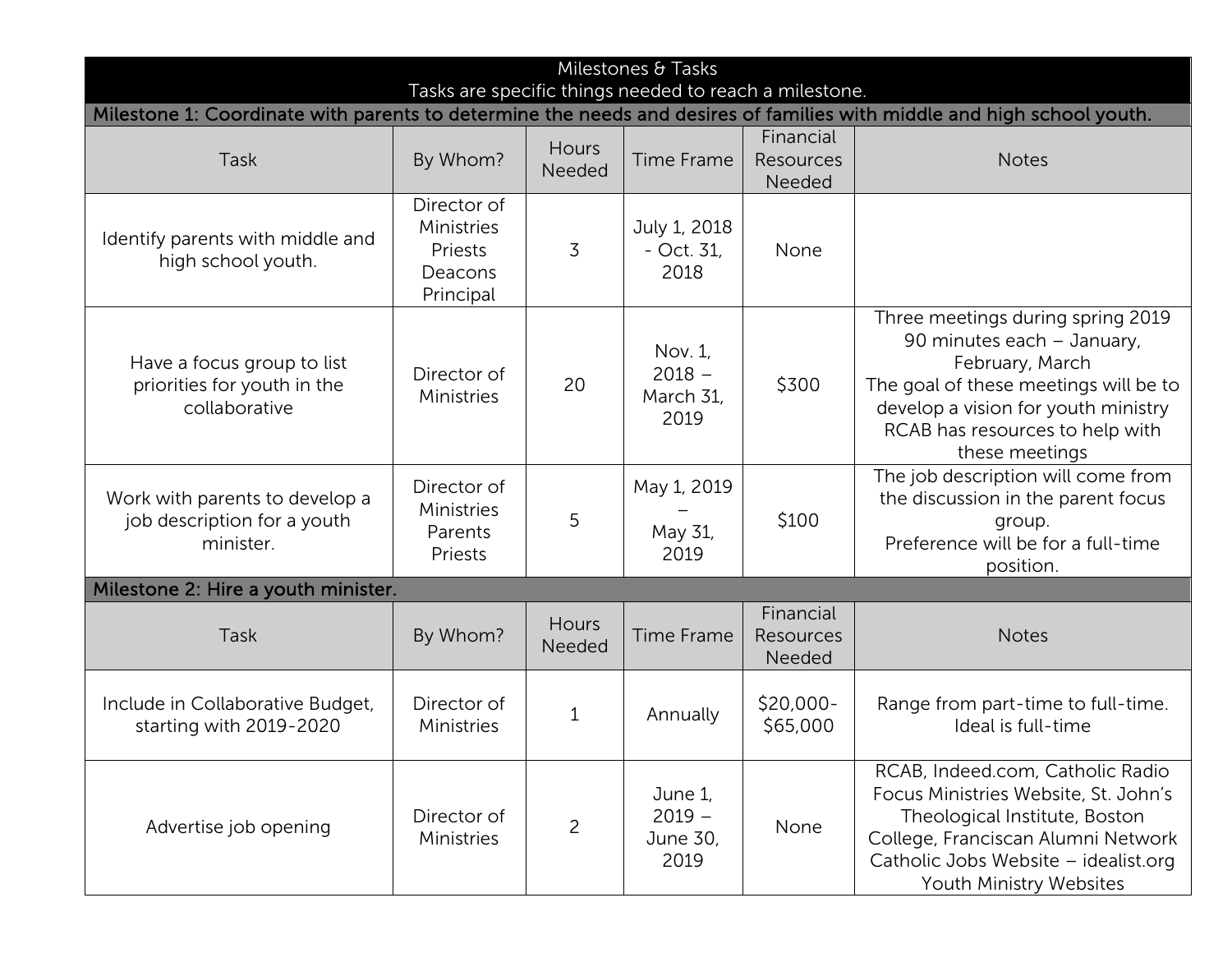| <b>Conduct Interviews</b>                                                                              | Pastor<br>Director of<br>Ministries<br>Director of<br>F6O<br>Parents     | 10              | July 1, 2019<br>$-$ July 31,<br>2019    | None                             |                                                                                                                                                                                                          |
|--------------------------------------------------------------------------------------------------------|--------------------------------------------------------------------------|-----------------|-----------------------------------------|----------------------------------|----------------------------------------------------------------------------------------------------------------------------------------------------------------------------------------------------------|
| Milestone 3: Increase the number of engaged families to 20 families with middle and high school youth. |                                                                          |                 |                                         |                                  |                                                                                                                                                                                                          |
| Task                                                                                                   | By Whom?                                                                 | Hours<br>Needed | <b>Time Frame</b>                       | Financial<br>Resources<br>Needed | <b>Notes</b>                                                                                                                                                                                             |
| Recruit adult leaders                                                                                  | Director of<br>Youth<br>Ministry<br>Priests<br>Director of<br>Ministries | 20              | Aug. 1,<br>$2019 - Oct.$<br>31, 2020    | \$200                            | Identify appropriate adults in<br>Collaborative<br>Determine the amount of<br>commitment we are requesting from<br>them<br>Talk with each adult<br>A minimum of four adults, male and<br>female          |
| Train and prepare the adult<br>leaders.                                                                | Director of<br>Youth<br>Ministry                                         | 25              | Nov. 1,<br>$2020 -$<br>Feb. 28,<br>2020 | \$750                            | 6 meetings over three months = $15$<br>hours<br>Preparation $=$ 10 hours<br>RCAB has resources to help with<br>training<br>Empower from Lifeteen, and Young<br>Life are other resources                  |
| Plan at least two to three activities<br>for the upcoming year                                         | Director of<br>Youth<br>Ministry<br><b>Adult Leaders</b>                 | 15              | Mar. 1,<br>$2020 -$<br>May 31,<br>2020  | \$200                            | Five hours of planning for each<br>event.<br>These will be events, to be<br>determined by youth minster and<br>leadership team, in addition to the<br>normal duties of the Director of<br>Youth Ministry |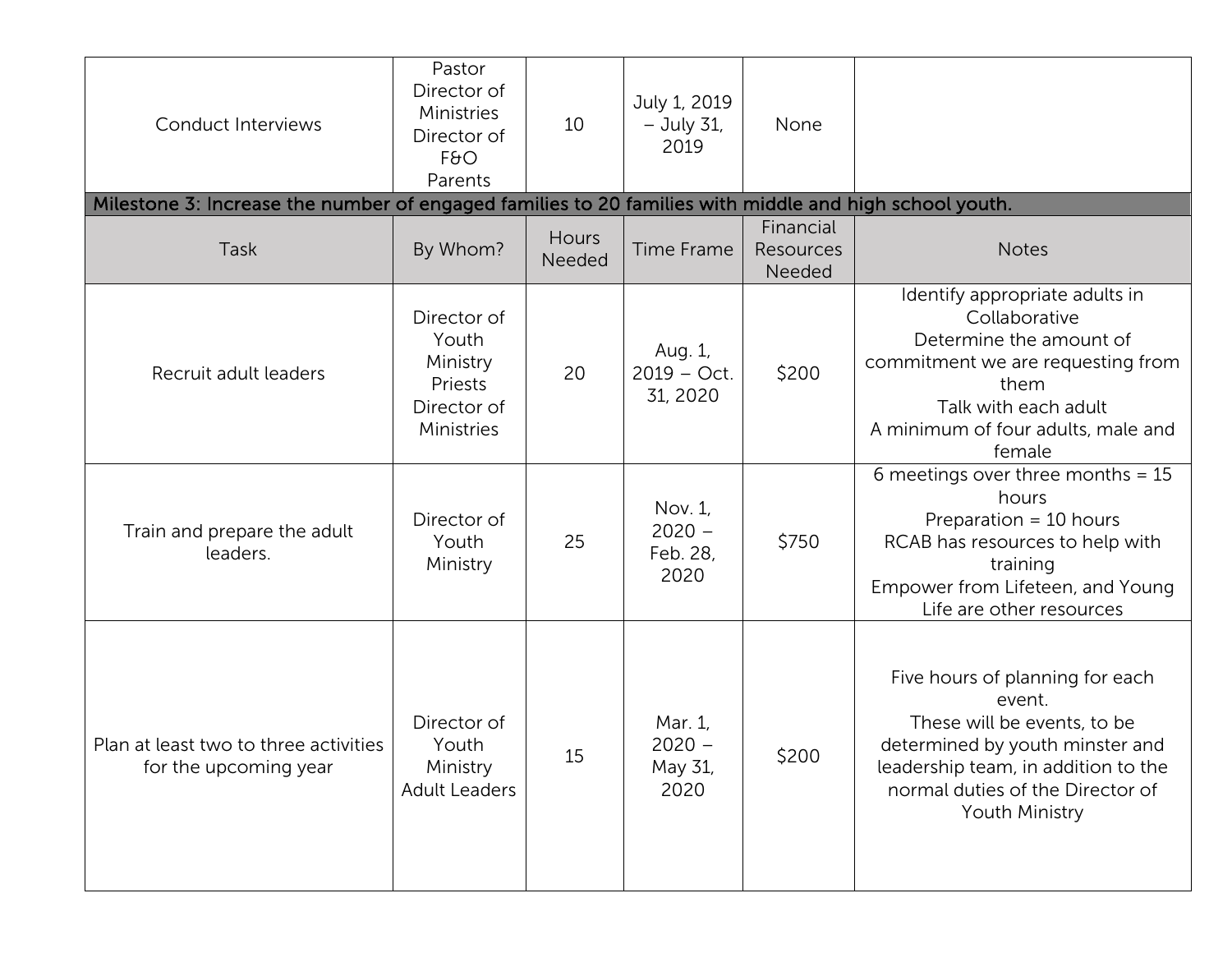| Milestone 4: Increase the number of engaged families to 30 families with middle and high school youth. |                                                                          |                 |                                             |                                         |                                                                                                                                                                                                                 |
|--------------------------------------------------------------------------------------------------------|--------------------------------------------------------------------------|-----------------|---------------------------------------------|-----------------------------------------|-----------------------------------------------------------------------------------------------------------------------------------------------------------------------------------------------------------------|
| Task                                                                                                   | By Whom?                                                                 | Hours<br>Needed | <b>Time Frame</b>                           | Financial<br><b>Resources</b><br>Needed | <b>Notes</b>                                                                                                                                                                                                    |
| Recruit adult leaders                                                                                  | Director of<br>Youth<br>Ministry<br>Priests<br>Director of<br>Ministries | 20              | <b>TBD</b><br>depending<br>on.<br>structure | \$200                                   | Identify appropriate adults in<br>Collaborative<br>Determine the amount of<br>commitment we are requesting from<br>them<br>Talk with each adult<br>A minimum of four adults, male and<br>female                 |
| Train and prepare the adult<br>leaders.                                                                | Director of<br>Youth<br>Ministry                                         | 25              | <b>TBD</b><br>depending<br>on.<br>structure | \$750                                   | 6 meetings over three months = $15$<br>hours<br>Preparation = 10 hours<br>RCAB has resources to help with<br>training<br>Empower from Lifeteen, and Young<br>Life are other resources                           |
| Plan at least two to three activities<br>for the upcoming year                                         | Director of<br>Youth<br>Ministry<br><b>Adult Leaders</b>                 | 15              | <b>TBD</b><br>depending<br>on.<br>structure | \$200                                   | Five hours of planning for each<br>event.<br>These will be events, to be<br>determined by youth minster and<br>leadership team, in addition to the<br>normal duties of the Director of<br><b>Youth Ministry</b> |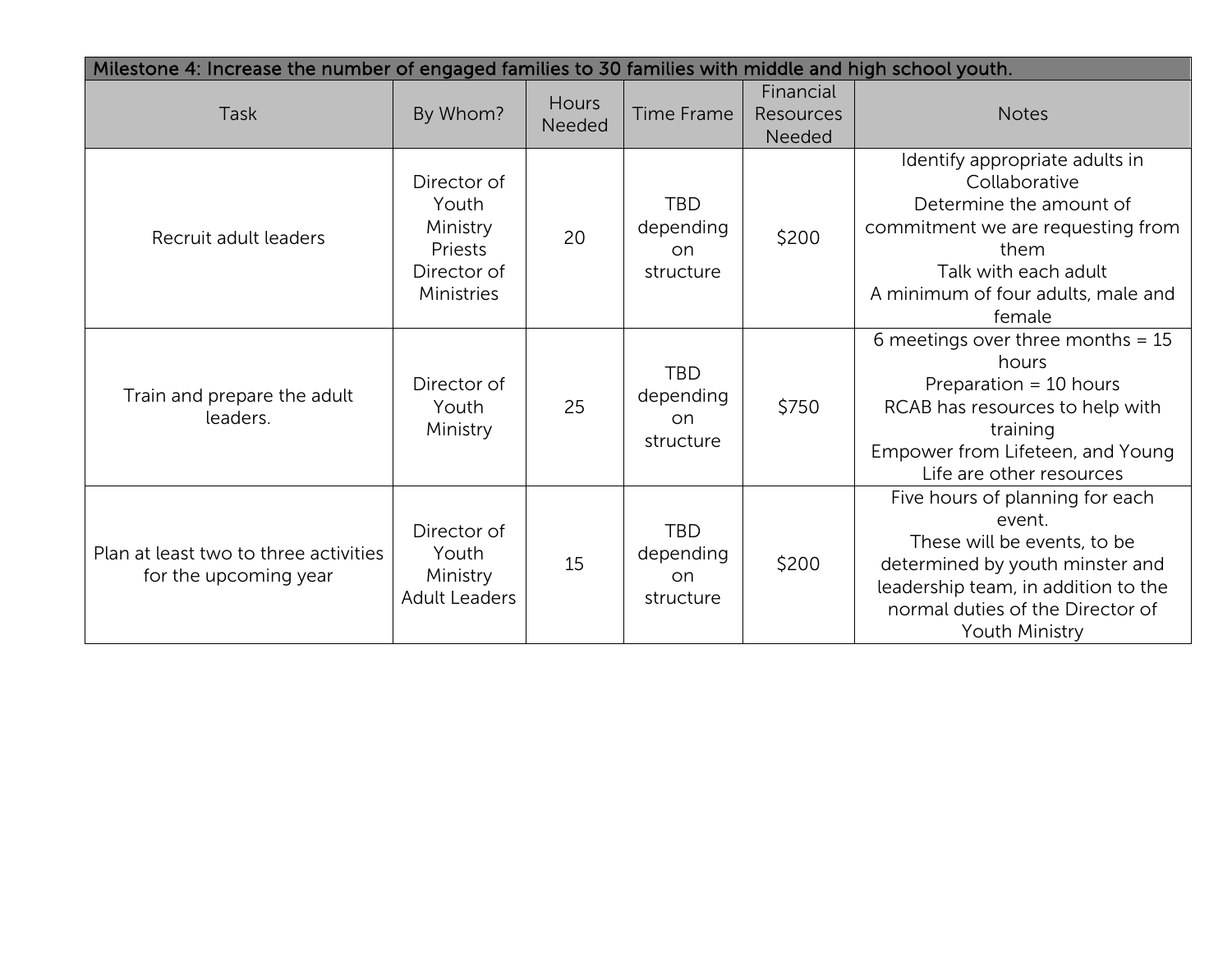| <b>Collaborative Goal 3</b>                                                                                                                                           |                    |                        | Increase Evangelical Catholic small groups of 8-12 people to<br>11 groups by 2019, 16 groups by 2020, and 21 groups by<br>2021, including a minimum of 2 men's groups, 2 women's<br>groups, and 2 family groups. |                                                                |                                                          |  |
|-----------------------------------------------------------------------------------------------------------------------------------------------------------------------|--------------------|------------------------|------------------------------------------------------------------------------------------------------------------------------------------------------------------------------------------------------------------|----------------------------------------------------------------|----------------------------------------------------------|--|
| <b>Primary Oversight</b><br>Who needs to be kept informed of progress but not actively<br>Pastor<br>involved. Normally a member of the clergy                         |                    |                        |                                                                                                                                                                                                                  |                                                                |                                                          |  |
| <b>Primary Point Person</b><br>This is the person who is actively engaged and coordinating<br>Director of Small Groups<br>the implementation of the goal              |                    |                        |                                                                                                                                                                                                                  |                                                                |                                                          |  |
| <b>Other Key Persons</b><br>Director of Ministries<br>People actively engaged in implementing the goal<br><b>Small Group Leaders</b>                                  |                    |                        |                                                                                                                                                                                                                  |                                                                |                                                          |  |
| Key Strategies & Milestones<br>Strategies are a collection of milestones to achieve the goal.<br>Milestones are markers to ensure progress toward achieving the goal. |                    |                        |                                                                                                                                                                                                                  |                                                                |                                                          |  |
|                                                                                                                                                                       | Milestones         |                        |                                                                                                                                                                                                                  |                                                                | By When                                                  |  |
| Hire a Director of Small Groups.                                                                                                                                      |                    |                        |                                                                                                                                                                                                                  | September 1, 2018                                              |                                                          |  |
| Train new small group leaders.                                                                                                                                        |                    |                        |                                                                                                                                                                                                                  |                                                                | January 31, 2019<br>January 31, 2020<br>January 31, 2021 |  |
| Create the small groups.                                                                                                                                              |                    |                        |                                                                                                                                                                                                                  | Ash Wednesday 2019<br>Ash Wednesday 2020<br>Ash Wednesday 2021 |                                                          |  |
|                                                                                                                                                                       | Milestones & Tasks |                        |                                                                                                                                                                                                                  |                                                                |                                                          |  |
| Tasks are specific things needed to reach a milestone.                                                                                                                |                    |                        |                                                                                                                                                                                                                  |                                                                |                                                          |  |
| Milestone 1: Hire a Director of Small Groups.                                                                                                                         |                    |                        |                                                                                                                                                                                                                  |                                                                |                                                          |  |
| Task                                                                                                                                                                  | By Whom?           | <b>Hours</b><br>Needed | Time<br>Frame                                                                                                                                                                                                    | Financial<br>Resources<br>Needed                               | <b>Notes</b>                                             |  |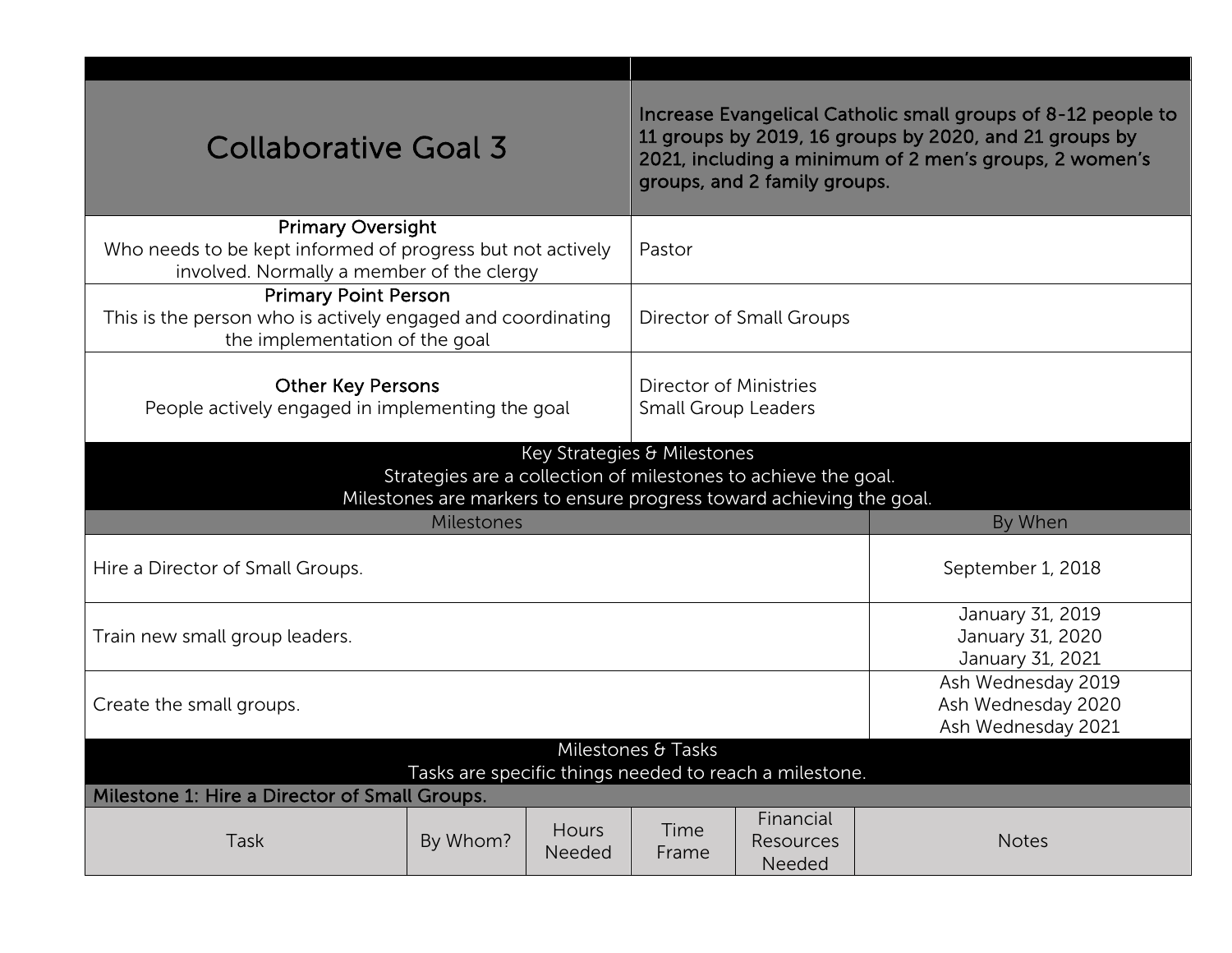| Advertise job opening.                           | Director of<br>Ministries                                                               | $\overline{c}$  | July 1,<br>$2018 -$<br><b>July 31,</b><br>2018 | None                             | RCAB, Indeed.com, Catholic Radio<br>How to advertise to current youth<br>ministers and pastoral associates<br>Focus Ministries Website, St. John's<br>Theological Institute, Boston<br>College, Franciscan Alumni Network<br>Catholic Jobs Website - idealist.org<br>Youth Ministry Websites |
|--------------------------------------------------|-----------------------------------------------------------------------------------------|-----------------|------------------------------------------------|----------------------------------|----------------------------------------------------------------------------------------------------------------------------------------------------------------------------------------------------------------------------------------------------------------------------------------------|
| <b>Conduct Interviews</b>                        | Pastor<br>Director of<br>Ministries<br>Director of<br>F6O<br>Small<br>Group<br>Leader   | 10              | July 1,<br>$2018 -$<br>July 31,<br>2018        | None                             |                                                                                                                                                                                                                                                                                              |
| Milestone 2: Train new small group leaders.      |                                                                                         |                 |                                                |                                  |                                                                                                                                                                                                                                                                                              |
| Task                                             | By Whom?                                                                                | Hours<br>Needed | Time<br>Frame                                  | Financial<br>Resources<br>Needed | <b>Notes</b>                                                                                                                                                                                                                                                                                 |
| Determine who the small group<br>leaders will be | Director of<br>Small<br>Groups<br>Pastor<br>Small<br>Group<br>Leaders                   | $3 - 4$         | May $1 -$<br>June 30                           | None                             | Need to have a minimum to meet<br>the goal of small groups for each<br>year                                                                                                                                                                                                                  |
| Ask the people to be the small<br>group leaders  | Small<br>Group<br>Leader<br>Director of<br>Ministries<br>Director of<br>Small<br>Groups | 10              | July $1 -$<br>July 31                          | None                             |                                                                                                                                                                                                                                                                                              |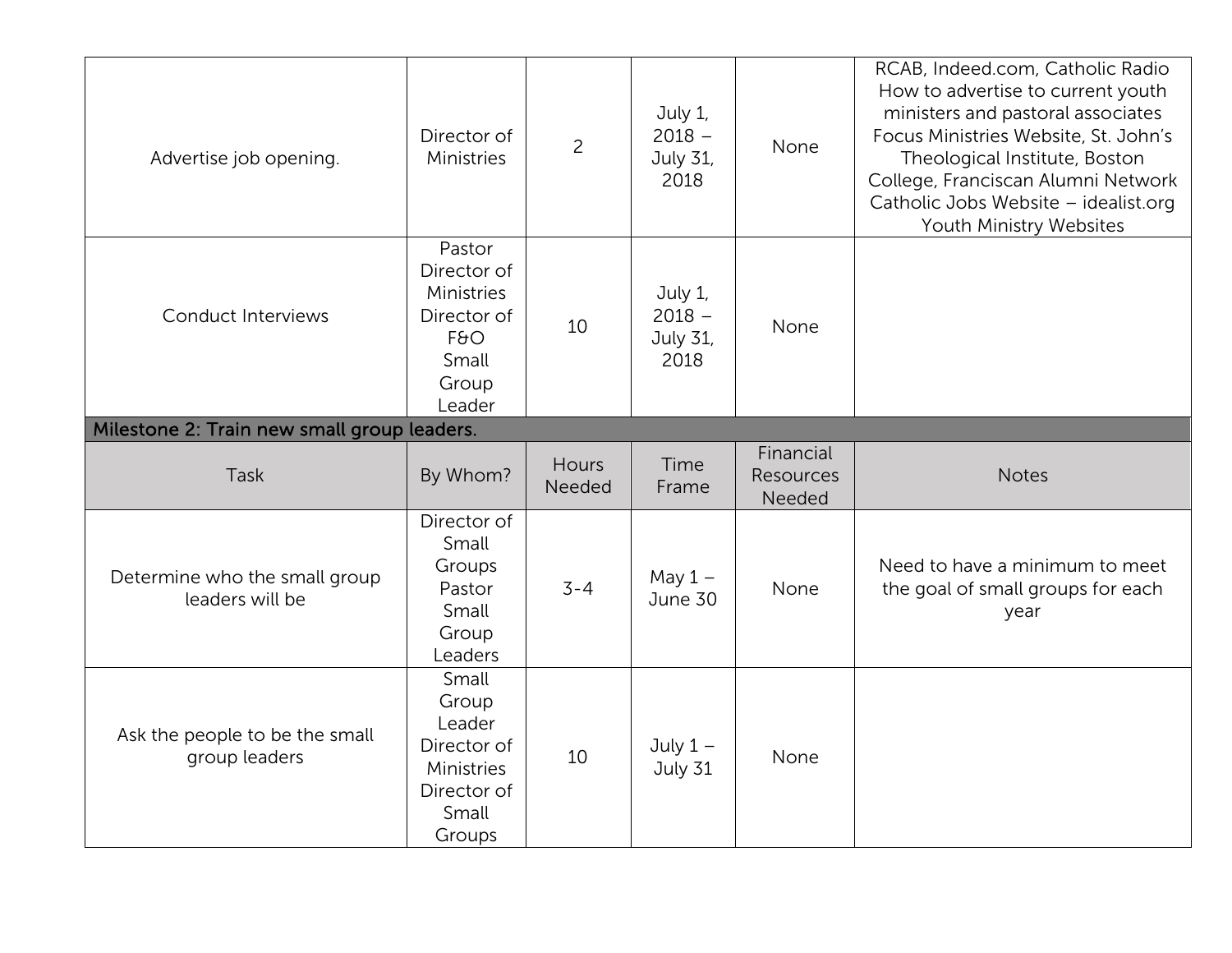| Run the small group leader training                    | Director of<br>Small<br>Groups                                                                                 | 36                | Sept. $1 -$<br>Jan. 31                           | \$6000                                  | EC subscription and supplies<br>2 hours per week for 14 weeks and a<br>Saturday Retreat                                                                                                                                         |
|--------------------------------------------------------|----------------------------------------------------------------------------------------------------------------|-------------------|--------------------------------------------------|-----------------------------------------|---------------------------------------------------------------------------------------------------------------------------------------------------------------------------------------------------------------------------------|
| Milestone 3: Create the small groups.                  |                                                                                                                |                   |                                                  |                                         |                                                                                                                                                                                                                                 |
| Task                                                   | By Whom?                                                                                                       | Hours<br>Needed   | Time<br>Frame                                    | Financial<br><b>Resources</b><br>Needed | <b>Notes</b>                                                                                                                                                                                                                    |
| Invitation by Social Media                             | Director of<br>Small<br>Groups<br>Youth<br>Ministry                                                            | $1-2$ per<br>week | 2 months<br>before<br>Lent                       | None                                    | Include video of a current small<br>group member sharing their<br>experience.<br>Video of a sample small group<br>session (trailer of one 90-minute<br>session)                                                                 |
| Embolden people to invite others<br>into a small group | Director of<br>Small<br>Groups<br>Small<br>Group<br>Leaders                                                    | Ongoing           | Ongoing                                          | None                                    | Something in bulletin to invite friends<br>Focused on small group leaders and<br>current small group members<br>Engage the leaders and groups that<br>we already have in the Collaborative                                      |
| <b>Invitation at Masses</b>                            | Director of<br>Small<br>Groups<br>Priests<br>Lectors<br>Small<br>Group<br>Leaders<br>Family Faith<br>Formation | 14 Hours          | Two<br>different<br>weekends<br>prior to<br>Lent | None                                    | Something after Masses to let people<br>know what the small groups are -<br>possibly during donuts or pancake<br>breakfasts<br>Have current small group members<br>speak at all Masses<br>This includes before and after Masses |
| Invitation to School Families                          | Director of<br>Small<br>Groups<br>Principal                                                                    | 6 hours           | Based on<br>school<br>calendar                   | None                                    | Be present at school events prior to<br>the start of small groups<br>Three two-hour events                                                                                                                                      |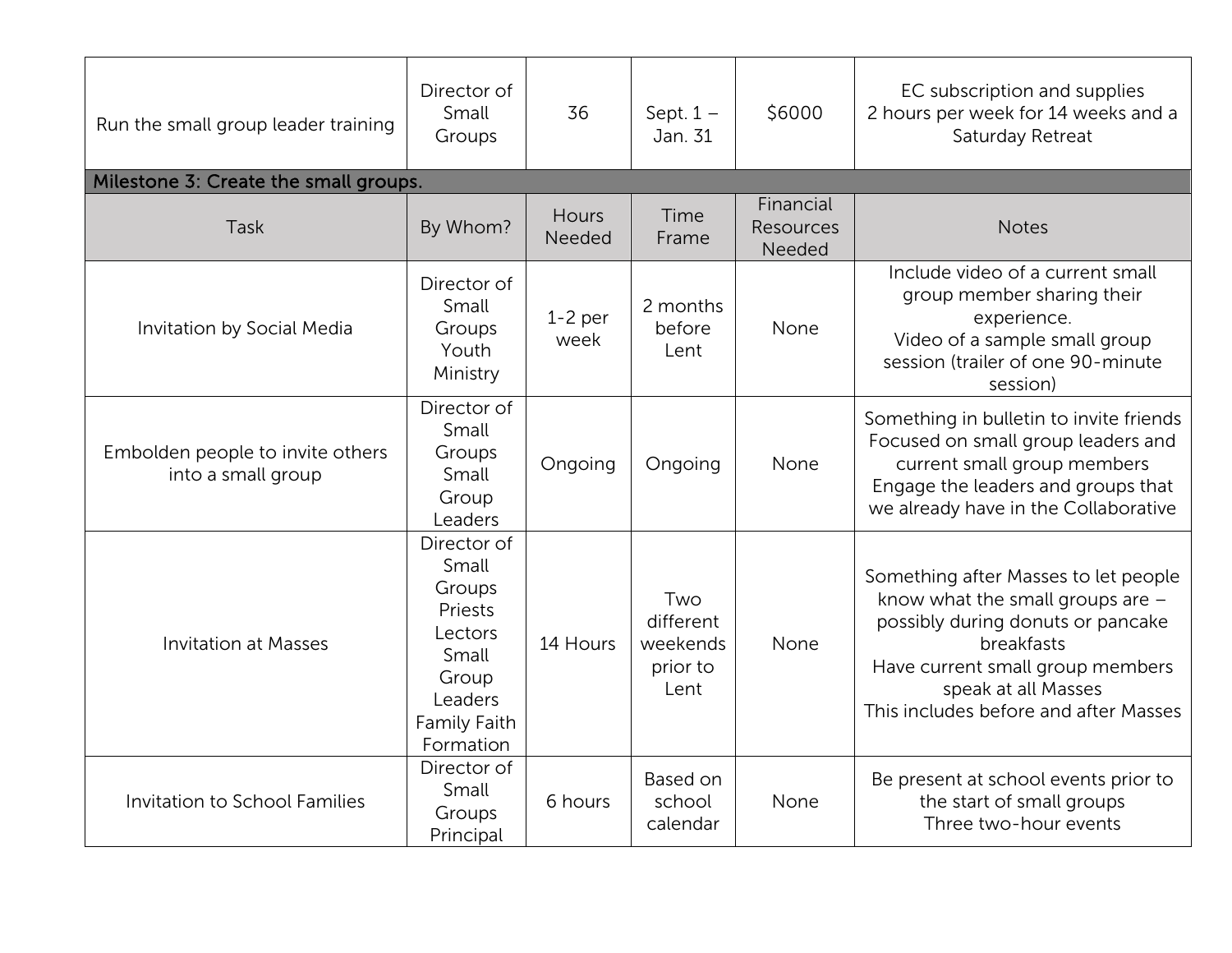| Haitian and Congolese<br>Communities | Director of<br>Small<br>Groups<br>Community<br>Group<br>_eaders | 12 Hours | Two<br>weekends<br>prior to<br>Lent | None | Speak Masses at their cultural events<br>RCAB has resources that can help us<br>Two Masses with each community<br>and two events with each<br>community |
|--------------------------------------|-----------------------------------------------------------------|----------|-------------------------------------|------|---------------------------------------------------------------------------------------------------------------------------------------------------------|
|--------------------------------------|-----------------------------------------------------------------|----------|-------------------------------------|------|---------------------------------------------------------------------------------------------------------------------------------------------------------|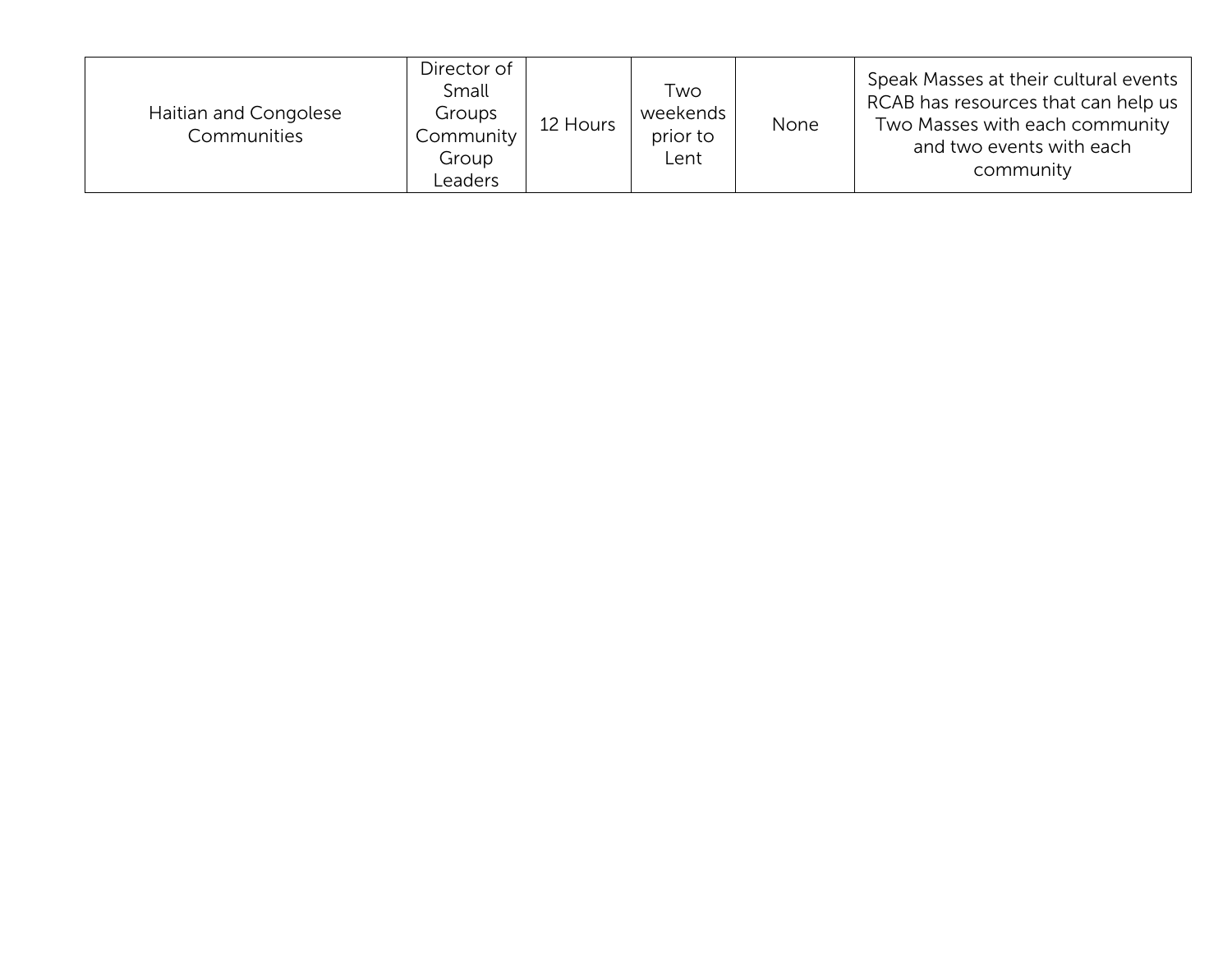| <b>Collaborative Goal 4</b>                                                                                                                               | 300 people weekly by June 30, 2021.                                                                                                                                                   | Grow the spiritual life of the Collaborative through education<br>and possible new opportunities of prayer and worship,<br>increasing to 100 people weekly by June 30, 2019, increasing<br>to 175 people weekly by June 30, 2020, and increasing to |
|-----------------------------------------------------------------------------------------------------------------------------------------------------------|---------------------------------------------------------------------------------------------------------------------------------------------------------------------------------------|-----------------------------------------------------------------------------------------------------------------------------------------------------------------------------------------------------------------------------------------------------|
| <b>Primary Oversight</b>                                                                                                                                  |                                                                                                                                                                                       |                                                                                                                                                                                                                                                     |
| Who needs to be kept informed of progress but not actively<br>involved. Normally a member of the clergy                                                   | Pastor                                                                                                                                                                                |                                                                                                                                                                                                                                                     |
| <b>Primary Point Person</b>                                                                                                                               |                                                                                                                                                                                       |                                                                                                                                                                                                                                                     |
| This is the person who is actively engaged and coordinating<br>the implementation of the goal                                                             | Director of Ministries                                                                                                                                                                |                                                                                                                                                                                                                                                     |
| <b>Other Key Persons</b><br>People actively engaged in implementing the goal                                                                              | Director of Music Ministry<br>Asst. Director of Music Ministry<br>Director of Small Groups<br><b>Small Group Leaders</b><br>Collaborative Admin<br>Director of Family Faith Formation |                                                                                                                                                                                                                                                     |
|                                                                                                                                                           | Key Strategies & Milestones                                                                                                                                                           |                                                                                                                                                                                                                                                     |
|                                                                                                                                                           | Strategies are a collection of milestones to achieve the goal.                                                                                                                        |                                                                                                                                                                                                                                                     |
| Milestones are markers to ensure progress toward achieving the goal.                                                                                      |                                                                                                                                                                                       |                                                                                                                                                                                                                                                     |
| <b>Milestones</b>                                                                                                                                         |                                                                                                                                                                                       | By When                                                                                                                                                                                                                                             |
| Establish a Spiritual Life Committee.                                                                                                                     |                                                                                                                                                                                       | October 31, 2018                                                                                                                                                                                                                                    |
|                                                                                                                                                           |                                                                                                                                                                                       |                                                                                                                                                                                                                                                     |
| Create a Communications Committee                                                                                                                         | October 31, 2018                                                                                                                                                                      |                                                                                                                                                                                                                                                     |
| Current ministries work with Spiritual Life Committee to create descriptions, explanations<br>and invitations of all current prayer/worship opportunities |                                                                                                                                                                                       | January 31, 2019                                                                                                                                                                                                                                    |
| Develop a communications plan.                                                                                                                            |                                                                                                                                                                                       | February 28, 2019                                                                                                                                                                                                                                   |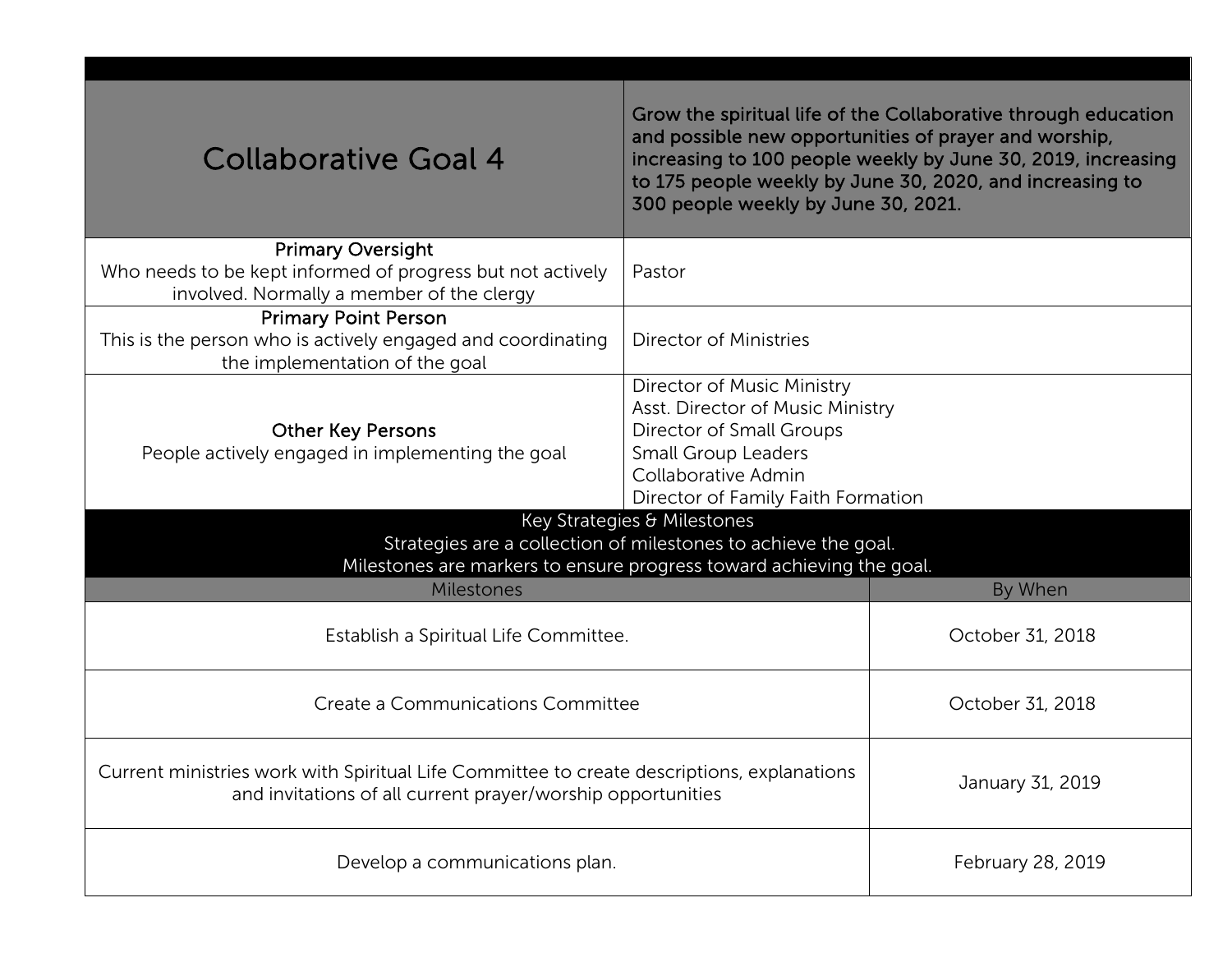| Spiritual Life Committee to pray for the Collaborative and expand the prayer and worship<br>opportunities, including descriptions, explanations and invitations. | June 30, 2021                                                                         |                 |                                           |                                  |                                                                                      |
|------------------------------------------------------------------------------------------------------------------------------------------------------------------|---------------------------------------------------------------------------------------|-----------------|-------------------------------------------|----------------------------------|--------------------------------------------------------------------------------------|
| Tasks are specific things needed to reach a milestone.                                                                                                           |                                                                                       |                 |                                           |                                  |                                                                                      |
| Milestone 1: Establish a Spiritual Life Committee.                                                                                                               |                                                                                       |                 |                                           |                                  |                                                                                      |
| Task                                                                                                                                                             | By Whom?                                                                              | Hours<br>Needed | Time<br>Frame                             | Financial<br>Resources<br>Needed | <b>Notes</b>                                                                         |
| Determine appropriate size<br>structure of the committee                                                                                                         | Pastor<br>Director of<br>Ministries<br>Pastoral<br>Staff<br>Collab.<br>Council        | $\overline{c}$  | July 1,<br>$2018 -$<br>July 31,<br>2018   | None                             |                                                                                      |
| Determine the qualities and criteria<br>of a committee member                                                                                                    | Pastor<br>Director of<br>Ministries<br>Pastoral<br><b>Staff</b><br>Collab.<br>Council | $\overline{2}$  | Aug. 1,<br>$2018 -$<br>Aug. 31,<br>2018   | None                             | The Spiritual Life Committee should<br>include members of the various<br>communities |
| Determine specific individuals for<br>the committee.                                                                                                             | Pastor<br>Director of<br>Ministries<br>Pastoral<br>Staff<br>Collab.<br>Council        | $3 - 4$         | Sept. 1,<br>$2018 -$<br>Sept. 30,<br>2018 | None                             |                                                                                      |
| Ask the people to be on the Spiritual<br>Life Committee                                                                                                          | Pastor or<br>Director of<br>Ministries                                                | $3 - 4$         | Oct. 1,<br>$2018 -$<br>Oct. 31,<br>2018   | None                             |                                                                                      |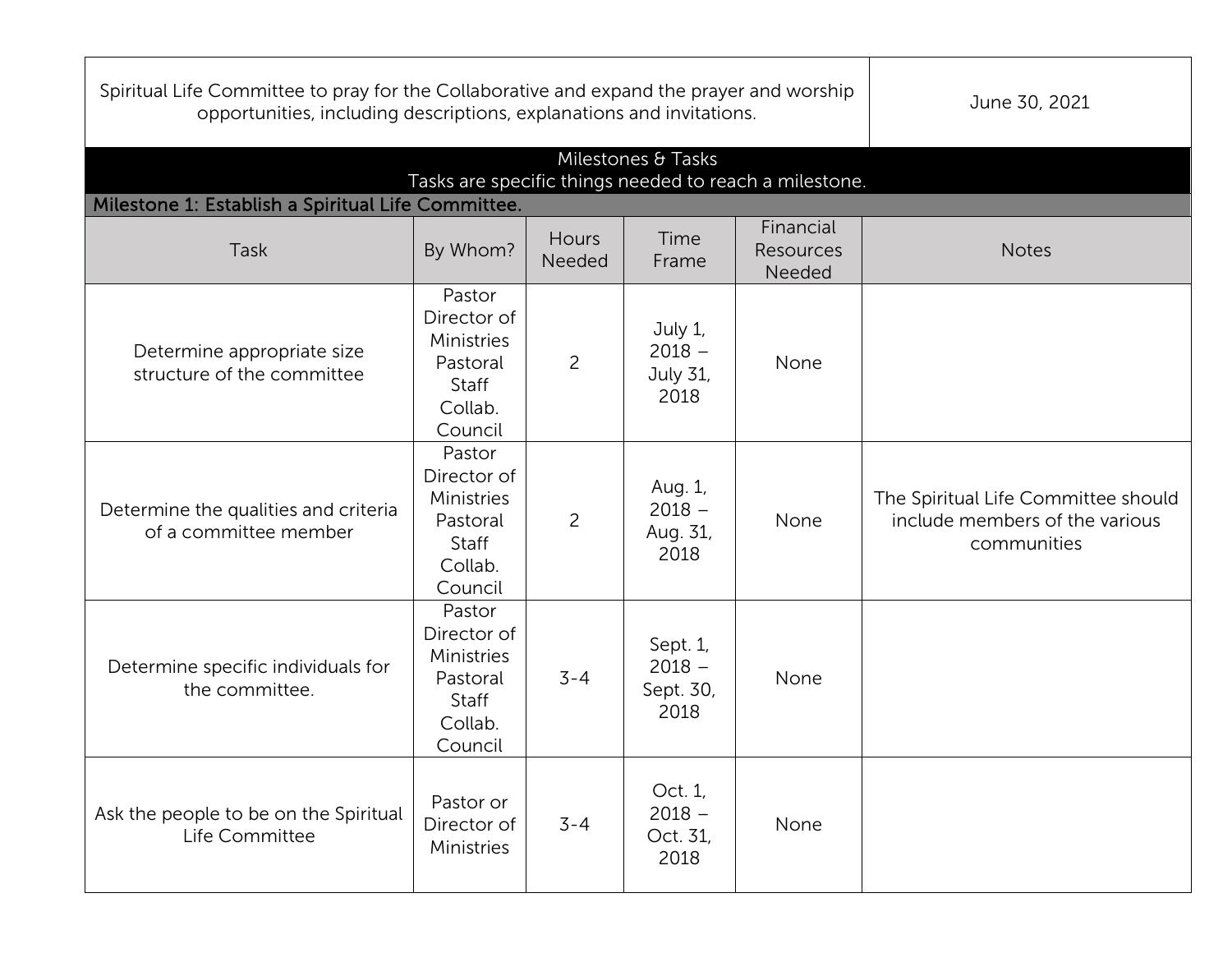| Milestone 2: Create a Communications Committee                 |                                                                                                    |                 |                                                |                                  |                                                                                                                                                                                                  |  |
|----------------------------------------------------------------|----------------------------------------------------------------------------------------------------|-----------------|------------------------------------------------|----------------------------------|--------------------------------------------------------------------------------------------------------------------------------------------------------------------------------------------------|--|
| Task                                                           | By Whom?                                                                                           | Hours<br>Needed | Time<br>Frame                                  | Financial<br>Resources<br>Needed | <b>Notes</b>                                                                                                                                                                                     |  |
| Determine appropriate size<br>structure of the committee       | Pastor<br>Director of<br>Ministries<br>Pastoral<br>Staff<br>Collab.<br>Council<br>Collab.<br>Admin | $\overline{c}$  | July 1,<br>$2018 -$<br><b>July 31,</b><br>2018 | None                             |                                                                                                                                                                                                  |  |
| Determine the qualities and criteria<br>of a committee member  | Pastor<br>Director of<br>Ministries<br>Pastoral<br>Staff<br>Collab.<br>Council<br>Collab.<br>Admin | $\overline{c}$  | Aug. 1,<br>$2018 -$<br>Aug. 31,<br>2018        | None                             | The Communications Committee<br>should include members of the<br>various communities<br>Each member needs to be willing<br>and able to set time aside each<br>week to pray for the Collaborative |  |
| Determine specific individuals for<br>the committee.           | Pastor<br>Director of<br>Ministries<br>Pastoral<br>Staff<br>Collab.<br>Council<br>Collab.<br>Admin | $3 - 4$         | Sept. 1,<br>$2018 -$<br>Sept. 30,<br>2018      | None                             |                                                                                                                                                                                                  |  |
| Ask the people to be on the<br><b>Communications Committee</b> | Pastor or<br>Director of<br>Ministries                                                             | $3 - 4$         | Oct. 1,<br>$2018 -$<br>Oct. 31,<br>2018        | None                             |                                                                                                                                                                                                  |  |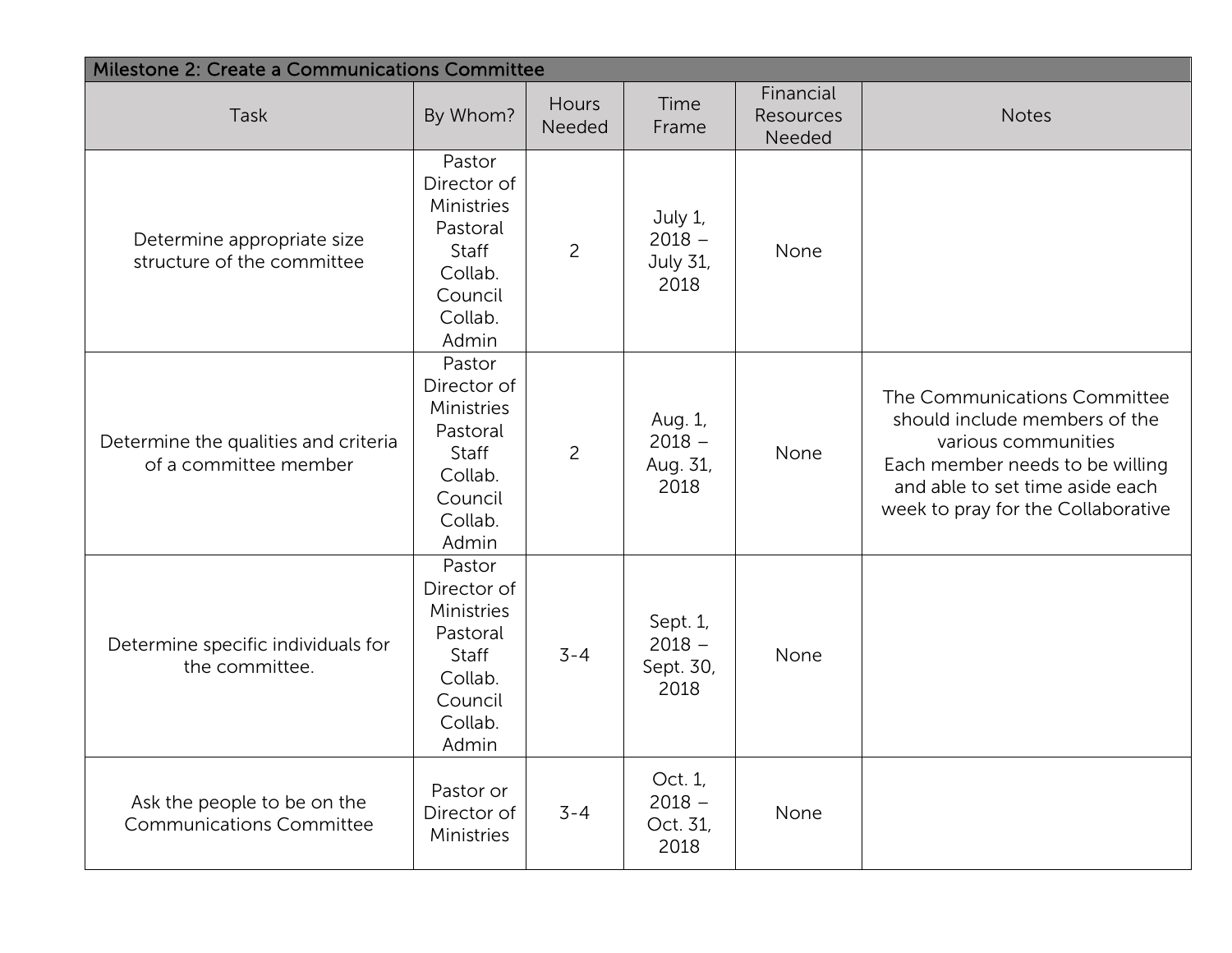| Milestone 3: Current ministries work with Spiritual Life Committee to create descriptions, explanations and invitations of all<br>current prayer/worship opportunities |                            |                           |                                         |                                  |                                                                                                                                                                                               |  |
|------------------------------------------------------------------------------------------------------------------------------------------------------------------------|----------------------------|---------------------------|-----------------------------------------|----------------------------------|-----------------------------------------------------------------------------------------------------------------------------------------------------------------------------------------------|--|
| Task                                                                                                                                                                   | By Whom?                   | Hours<br>Needed           | Time<br>Frame                           | Financial<br>Resources<br>Needed | <b>Notes</b>                                                                                                                                                                                  |  |
| Spiritual Life Committee create a<br>template for ministry descriptions                                                                                                | Spiritual<br>Life Com.     | 4                         | Nov. 1,<br>$2018 -$<br>Nov. 30,<br>2018 | None                             |                                                                                                                                                                                               |  |
| All current ministries fill out the<br>template and return to the Spiritual<br>Life Committee                                                                          | All Ministry<br>Leaders    | 1 hour<br>per<br>ministry | Dec. 1,<br>$2018 -$<br>Jan. 31,<br>2019 | None                             |                                                                                                                                                                                               |  |
| Milestone 4: Develop a communications plan.                                                                                                                            |                            |                           |                                         |                                  |                                                                                                                                                                                               |  |
| <b>Task</b>                                                                                                                                                            | By Whom?                   | Hours<br>Needed           | Time<br>Frame                           | Financial<br>Resources<br>Needed | <b>Notes</b>                                                                                                                                                                                  |  |
| Assess current methods of<br>communication                                                                                                                             | Communi<br>cations<br>Com. | $\overline{2}$            | Nov. 1,<br>$2018 -$<br>Nov. 30,<br>2018 | None                             | People are not coming because<br>they do not know and understand<br>what is happening, fear of doing<br>something new, and not<br>understanding the value within their<br>life as a disciple. |  |
| Determine target audiences                                                                                                                                             | Communi<br>cations<br>Com. | $\overline{c}$            | Dec. 1,<br>$2018 -$<br>Dec. 31,<br>2018 | None                             |                                                                                                                                                                                               |  |
|                                                                                                                                                                        |                            |                           |                                         |                                  |                                                                                                                                                                                               |  |